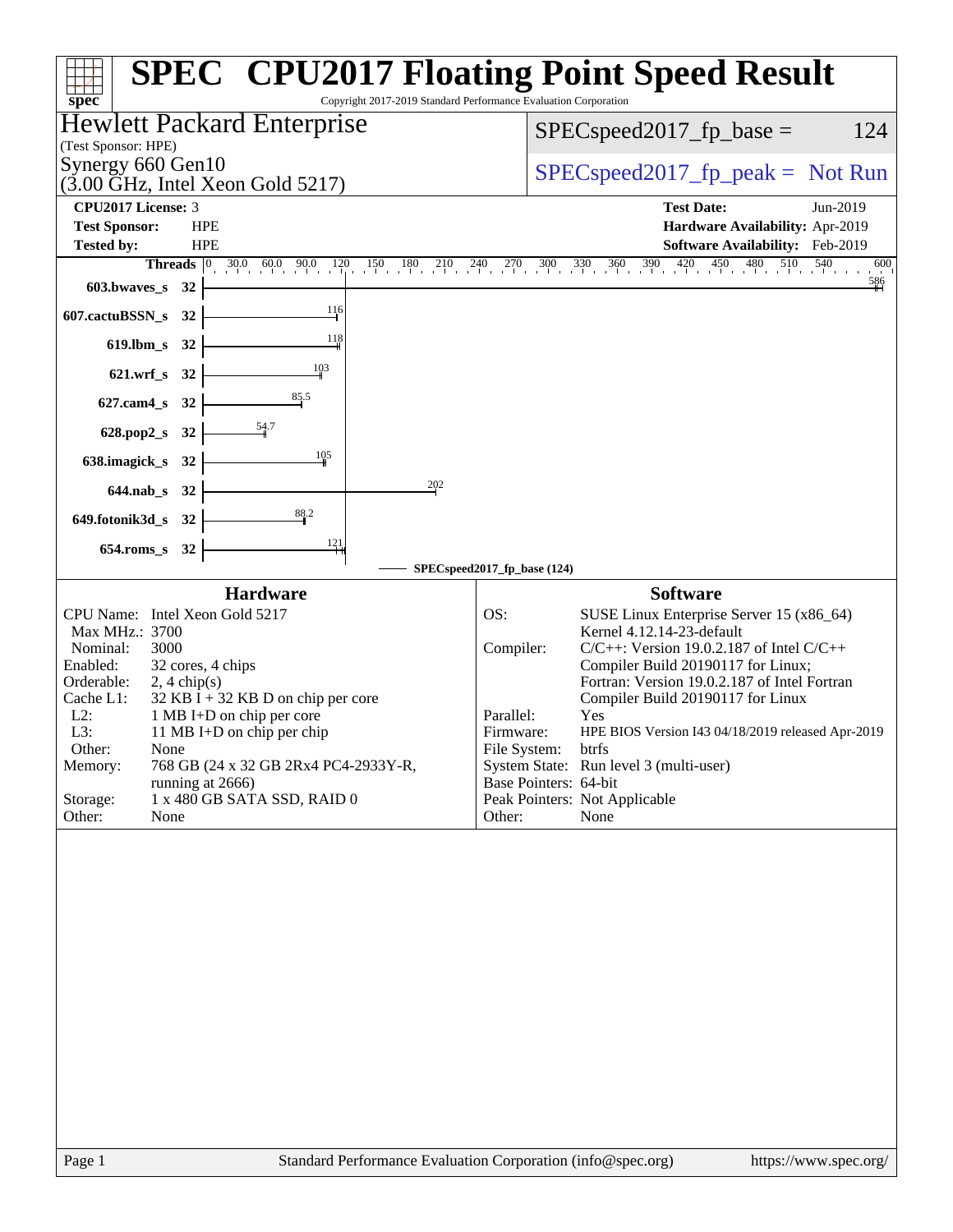Copyright 2017-2019 Standard Performance Evaluation Corporation

# Hewlett Packard Enterprise

## $SPEC speed2017_fp\_base = 124$

(Test Sponsor: HPE)

**[spec](http://www.spec.org/)**

(3.00 GHz, Intel Xeon Gold 5217)

Synergy 660 Gen10  $SPEC speed2017$  fp\_peak = Not Run

**[CPU2017 License:](http://www.spec.org/auto/cpu2017/Docs/result-fields.html#CPU2017License)** 3 **[Test Date:](http://www.spec.org/auto/cpu2017/Docs/result-fields.html#TestDate)** Jun-2019 **[Test Sponsor:](http://www.spec.org/auto/cpu2017/Docs/result-fields.html#TestSponsor)** HPE **[Hardware Availability:](http://www.spec.org/auto/cpu2017/Docs/result-fields.html#HardwareAvailability)** Apr-2019 **[Tested by:](http://www.spec.org/auto/cpu2017/Docs/result-fields.html#Testedby)** HPE **[Software Availability:](http://www.spec.org/auto/cpu2017/Docs/result-fields.html#SoftwareAvailability)** Feb-2019

### **[Results Table](http://www.spec.org/auto/cpu2017/Docs/result-fields.html#ResultsTable)**

|                                              | <b>Base</b>                       |                |            |                |       | <b>Peak</b>    |            |                |                |              |                |              |                |              |
|----------------------------------------------|-----------------------------------|----------------|------------|----------------|-------|----------------|------------|----------------|----------------|--------------|----------------|--------------|----------------|--------------|
| <b>Benchmark</b>                             | <b>Threads</b>                    | <b>Seconds</b> | Ratio      | <b>Seconds</b> | Ratio | <b>Seconds</b> | Ratio      | <b>Threads</b> | <b>Seconds</b> | <b>Ratio</b> | <b>Seconds</b> | <b>Ratio</b> | <b>Seconds</b> | <b>Ratio</b> |
| 603.bwayes s                                 | 32                                | 101            | 585        | 99.8           | 591   | 101            | 586        |                |                |              |                |              |                |              |
| 607.cactuBSSN s                              | 32                                | 143            | 117        | 144            | 116   | 144            | <b>116</b> |                |                |              |                |              |                |              |
| $619.$ lbm s                                 | 32                                | 44.2           | <b>118</b> | 45.0           | 116   | 44.1           | 119        |                |                |              |                |              |                |              |
| $621.wrf$ s                                  | 32                                | 130            | 102        | 128            | 103   | 129            | 103        |                |                |              |                |              |                |              |
| $627$ .cam $4 \text{ s}$                     | 32                                | 103            | 85.9       | 104            | 85.5  | 104            | 85.4       |                |                |              |                |              |                |              |
| $628.pop2_s$                                 | 32                                | 217            | 54.7       | 217            | 54.7  | 224            | 53.1       |                |                |              |                |              |                |              |
| 638.imagick_s                                | 32                                | 135            | 107        | 138            | 104   | 137            | 105        |                |                |              |                |              |                |              |
| $644$ .nab s                                 | 32                                | 86.3           | 202        | 86.3           | 203   | 86.3           | 202        |                |                |              |                |              |                |              |
| 649.fotonik3d s                              | 32                                | <u>103</u>     | 88.2       | 104            | 87.3  | 103            | 88.9       |                |                |              |                |              |                |              |
| $654$ .roms s                                | 32                                | <b>131</b>     | <b>121</b> | 136            | 116   | 128            | 123        |                |                |              |                |              |                |              |
|                                              | $SPEC speed2017$ fp base =<br>124 |                |            |                |       |                |            |                |                |              |                |              |                |              |
| $SPECspeed2017_fp\_peak =$<br><b>Not Run</b> |                                   |                |            |                |       |                |            |                |                |              |                |              |                |              |

Results appear in the [order in which they were run.](http://www.spec.org/auto/cpu2017/Docs/result-fields.html#RunOrder) Bold underlined text [indicates a median measurement](http://www.spec.org/auto/cpu2017/Docs/result-fields.html#Median).

#### **[Operating System Notes](http://www.spec.org/auto/cpu2017/Docs/result-fields.html#OperatingSystemNotes)**

 Stack size set to unlimited using "ulimit -s unlimited" Transparent Huge Pages enabled by default Prior to runcpu invocation Filesystem page cache synced and cleared with: sync; echo 3 > /proc/sys/vm/drop\_caches

### **[General Notes](http://www.spec.org/auto/cpu2017/Docs/result-fields.html#GeneralNotes)**

Environment variables set by runcpu before the start of the run: KMP\_AFFINITY = "granularity=core,compact" LD\_LIBRARY\_PATH = "/home/cpu2017\_u2/lib/ia32:/home/cpu2017\_u2/lib/intel64" OMP\_STACKSIZE = "192M"

 Binaries compiled on a system with 1x Intel Core i9-7900X CPU + 32GB RAM memory using Redhat Enterprise Linux 7.5 NA: The test sponsor attests, as of date of publication, that CVE-2017-5754 (Meltdown) is mitigated in the system as tested and documented. Yes: The test sponsor attests, as of date of publication, that CVE-2017-5753 (Spectre variant 1) is mitigated in the system as tested and documented. Yes: The test sponsor attests, as of date of publication, that CVE-2017-5715 (Spectre variant 2) is mitigated in the system as tested and documented.

## **[Platform Notes](http://www.spec.org/auto/cpu2017/Docs/result-fields.html#PlatformNotes)**

BIOS Configuration: Hyper-Threading set to Disabled Thermal Configuration set to Maximum Cooling

**(Continued on next page)**

Page 2 Standard Performance Evaluation Corporation [\(info@spec.org\)](mailto:info@spec.org) <https://www.spec.org/>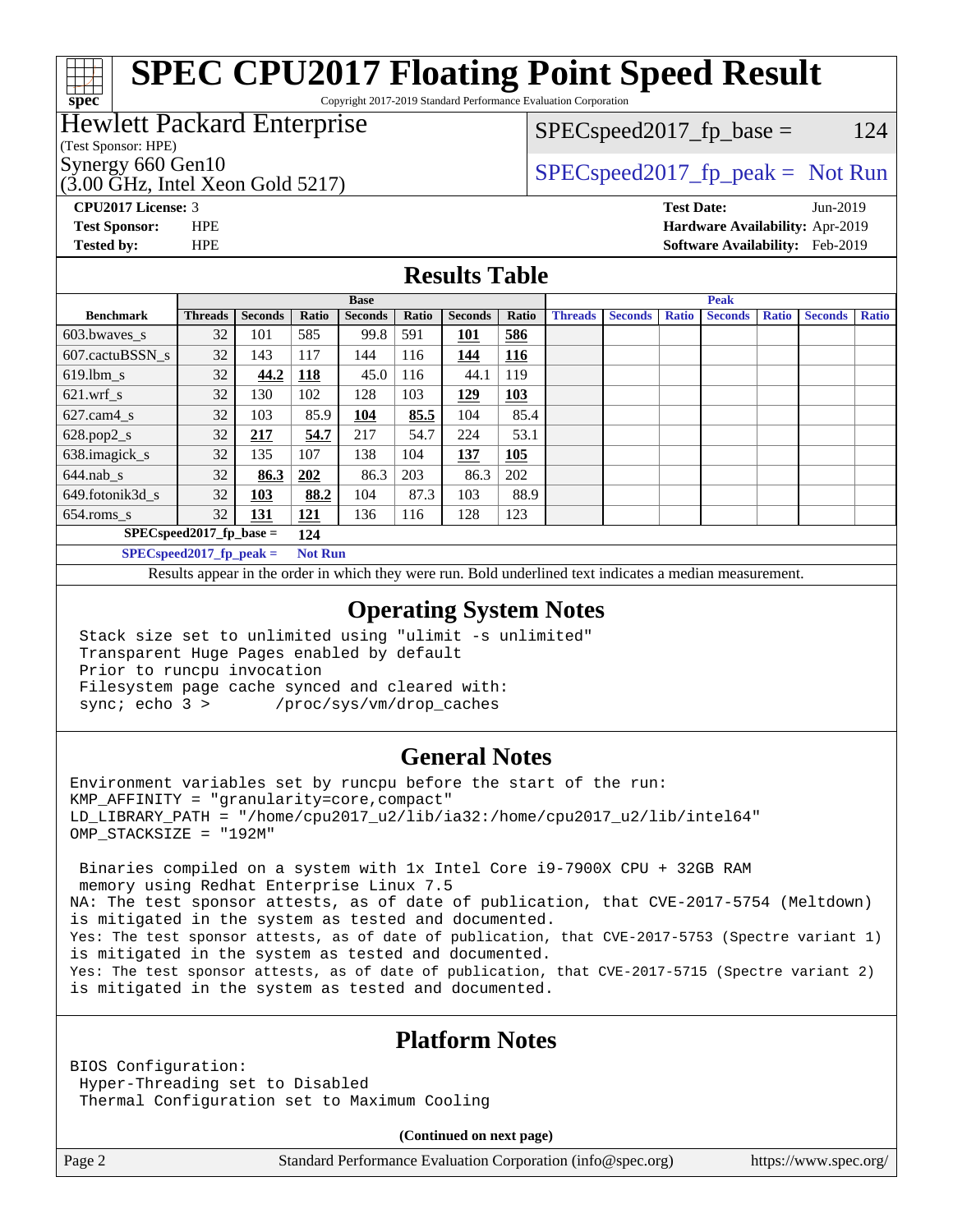Copyright 2017-2019 Standard Performance Evaluation Corporation

## Hewlett Packard Enterprise

 $SPEC speed2017_fp\_base = 124$ 

# (Test Sponsor: HPE)

(3.00 GHz, Intel Xeon Gold 5217)

Synergy 660 Gen10  $S^{perg}$  [SPECspeed2017\\_fp\\_peak =](http://www.spec.org/auto/cpu2017/Docs/result-fields.html#SPECspeed2017fppeak) Not Run

**[spec](http://www.spec.org/)**

**[CPU2017 License:](http://www.spec.org/auto/cpu2017/Docs/result-fields.html#CPU2017License)** 3 **[Test Date:](http://www.spec.org/auto/cpu2017/Docs/result-fields.html#TestDate)** Jun-2019 **[Test Sponsor:](http://www.spec.org/auto/cpu2017/Docs/result-fields.html#TestSponsor)** HPE **[Hardware Availability:](http://www.spec.org/auto/cpu2017/Docs/result-fields.html#HardwareAvailability)** Apr-2019 **[Tested by:](http://www.spec.org/auto/cpu2017/Docs/result-fields.html#Testedby)** HPE **[Software Availability:](http://www.spec.org/auto/cpu2017/Docs/result-fields.html#SoftwareAvailability)** Feb-2019

#### **[Platform Notes \(Continued\)](http://www.spec.org/auto/cpu2017/Docs/result-fields.html#PlatformNotes)**

Page 3 Standard Performance Evaluation Corporation [\(info@spec.org\)](mailto:info@spec.org) <https://www.spec.org/> Memory Patrol Scrubbing set to Disabled LLC Prefetch set to Enabled LLC Dead Line Allocation set to Disabled Enhanced Processor Performance set to Enabled Workload Profile set to General Peak Frequency Compute Energy/Performance Bias set to Balanced Power Workload Profile set to Custom Numa Group Size Optimization set to Flat Intel UPI Link Power Management set to Enabled Sysinfo program /home/cpu2017\_u2/bin/sysinfo Rev: r5974 of 2018-05-19 9bcde8f2999c33d61f64985e45859ea9 running on sy660-gen10 Tue Jun 25 16:08:25 2019 SUT (System Under Test) info as seen by some common utilities. For more information on this section, see <https://www.spec.org/cpu2017/Docs/config.html#sysinfo> From /proc/cpuinfo model name : Intel(R) Xeon(R) Gold 5217 CPU @ 3.00GHz 4 "physical id"s (chips) 32 "processors" cores, siblings (Caution: counting these is hw and system dependent. The following excerpts from /proc/cpuinfo might not be reliable. Use with caution.) cpu cores : 8 siblings : 8 physical 0: cores 0 1 2 3 4 5 6 7 physical 1: cores 0 1 2 3 4 5 6 7 physical 2: cores 0 1 2 3 4 5 6 7 physical 3: cores 0 1 2 3 4 5 6 7 From lscpu: Architecture: x86\_64 CPU op-mode(s): 32-bit, 64-bit Byte Order: Little Endian  $CPU(s):$  32 On-line CPU(s) list: 0-31 Thread(s) per core: 1 Core(s) per socket: 8 Socket(s): 4 NUMA node(s): 4 Vendor ID: GenuineIntel CPU family: 6 Model: 85<br>Model name: 1n  $Intel(R)$  Xeon(R) Gold 5217 CPU @ 3.00GHz Stepping: 6 CPU MHz: 3000.000 BogoMIPS: 6000.00 **(Continued on next page)**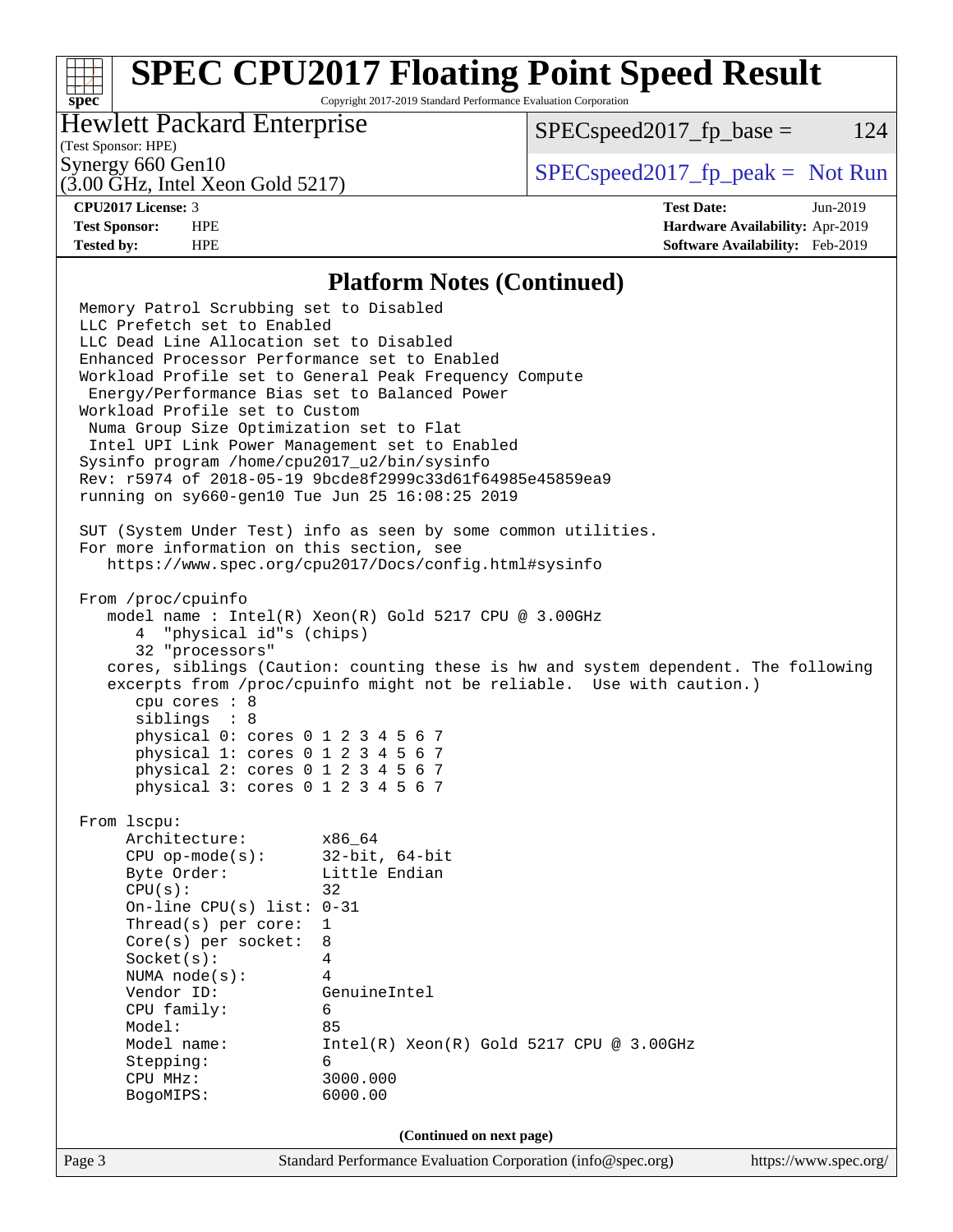Copyright 2017-2019 Standard Performance Evaluation Corporation

## Hewlett Packard Enterprise

 $SPEC speed2017_fp\_base = 124$ 

(Test Sponsor: HPE)

(3.00 GHz, Intel Xeon Gold 5217)

Synergy 660 Gen10<br>  $SPEC speed2017<sub>rfp</sub> peak = Not Run$ 

#### **[CPU2017 License:](http://www.spec.org/auto/cpu2017/Docs/result-fields.html#CPU2017License)** 3 **[Test Date:](http://www.spec.org/auto/cpu2017/Docs/result-fields.html#TestDate)** Jun-2019

**[spec](http://www.spec.org/)**

**[Test Sponsor:](http://www.spec.org/auto/cpu2017/Docs/result-fields.html#TestSponsor)** HPE **[Hardware Availability:](http://www.spec.org/auto/cpu2017/Docs/result-fields.html#HardwareAvailability)** Apr-2019 **[Tested by:](http://www.spec.org/auto/cpu2017/Docs/result-fields.html#Testedby)** HPE **[Software Availability:](http://www.spec.org/auto/cpu2017/Docs/result-fields.html#SoftwareAvailability)** Feb-2019

#### **[Platform Notes \(Continued\)](http://www.spec.org/auto/cpu2017/Docs/result-fields.html#PlatformNotes)**

 Virtualization: VT-x L1d cache: 32K L1i cache: 32K L2 cache: 1024K L3 cache: 11264K NUMA node0 CPU(s): 0-7 NUMA node1 CPU(s): 8-15 NUMA node2 CPU(s): 16-23 NUMA node3 CPU(s): 24-31

Flags: fpu vme de pse tsc msr pae mce cx8 apic sep mtrr pge mca cmov pat pse36 clflush dts acpi mmx fxsr sse sse2 ss ht tm pbe syscall nx pdpe1gb rdtscp lm constant\_tsc art arch\_perfmon pebs bts rep\_good nopl xtopology nonstop\_tsc cpuid aperfmperf tsc\_known\_freq pni pclmulqdq dtes64 monitor ds\_cpl vmx smx est tm2 ssse3 sdbg fma cx16 xtpr pdcm pcid dca sse4\_1 sse4\_2 x2apic movbe popcnt tsc\_deadline\_timer aes xsave avx f16c rdrand lahf\_lm abm 3dnowprefetch cpuid\_fault epb cat\_l3 cdp\_l3 invpcid\_single intel\_ppin mba tpr\_shadow vnmi flexpriority ept vpid fsgsbase tsc\_adjust bmi1 hle avx2 smep bmi2 erms invpcid rtm cqm mpx rdt\_a avx512f avx512dq rdseed adx smap clflushopt clwb intel\_pt avx512cd avx512bw avx512vl xsaveopt xsavec xgetbv1 xsaves cqm\_llc cqm\_occup\_llc cqm\_mbm\_total cqm\_mbm\_local ibpb ibrs stibp dtherm ida arat pln pts pku ospke avx512\_vnni arch\_capabilities ssbd

 /proc/cpuinfo cache data cache size : 11264 KB

 From numactl --hardware WARNING: a numactl 'node' might or might not correspond to a physical chip. available: 4 nodes (0-3) node 0 cpus: 0 1 2 3 4 5 6 7 node 0 size: 193049 MB node 0 free: 192765 MB node 1 cpus: 8 9 10 11 12 13 14 15 node 1 size: 193534 MB node 1 free: 193351 MB node 2 cpus: 16 17 18 19 20 21 22 23 node 2 size: 193505 MB node 2 free: 193354 MB node 3 cpus: 24 25 26 27 28 29 30 31 node 3 size: 193325 MB node 3 free: 192916 MB node distances: node 0 1 2 3 0: 10 21 21 21 1: 21 10 21 21 2: 21 21 10 21 3: 21 21 21 10 From /proc/meminfo **(Continued on next page)**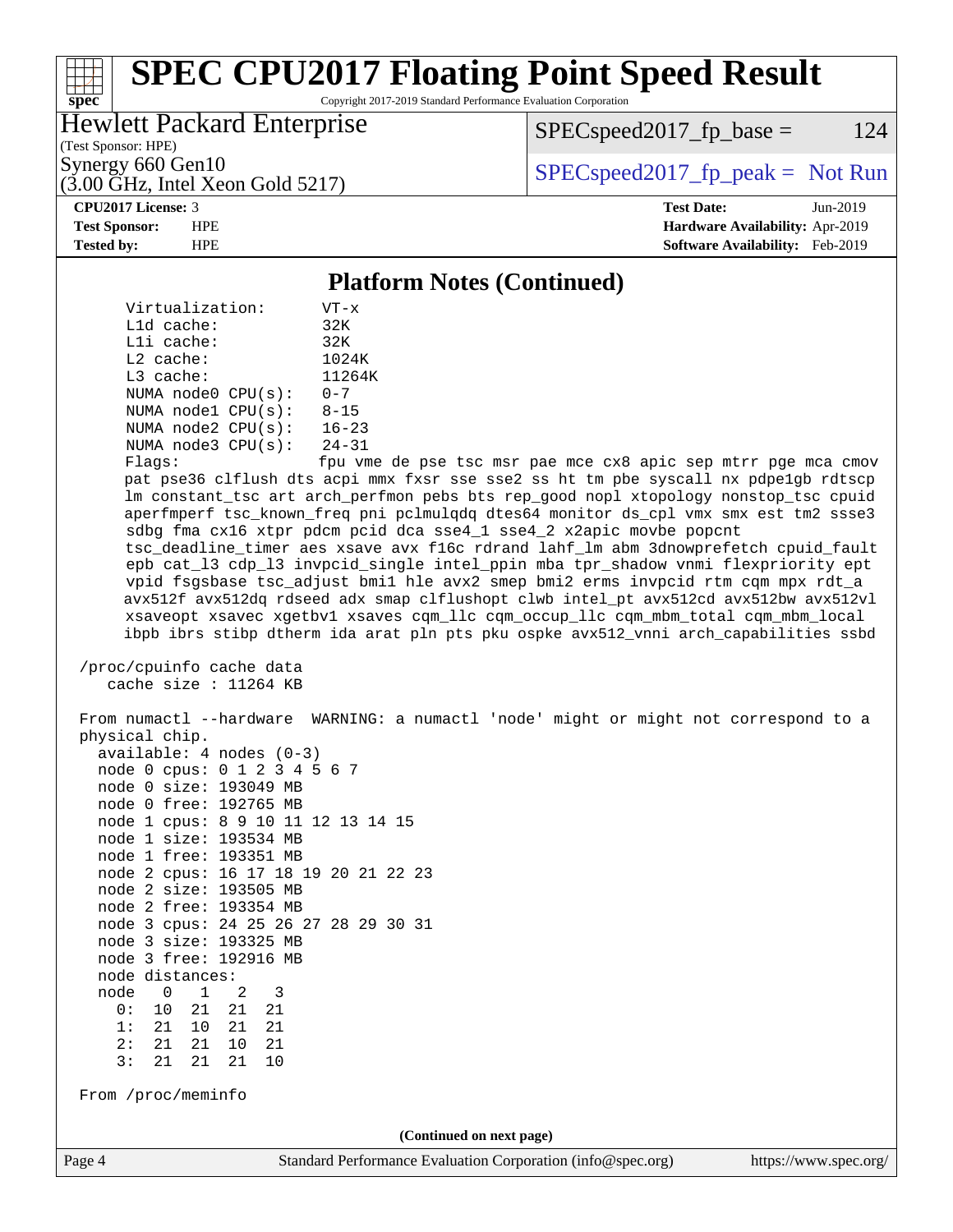#### **[spec](http://www.spec.org/) [SPEC CPU2017 Floating Point Speed Result](http://www.spec.org/auto/cpu2017/Docs/result-fields.html#SPECCPU2017FloatingPointSpeedResult)** Copyright 2017-2019 Standard Performance Evaluation Corporation (Test Sponsor: HPE) Hewlett Packard Enterprise (3.00 GHz, Intel Xeon Gold 5217) Synergy 660 Gen10  $SPEC speed2017$  fp\_peak = Not Run  $SPEC speed2017_fp\_base = 124$ **[CPU2017 License:](http://www.spec.org/auto/cpu2017/Docs/result-fields.html#CPU2017License)** 3 **[Test Date:](http://www.spec.org/auto/cpu2017/Docs/result-fields.html#TestDate)** Jun-2019 **[Test Sponsor:](http://www.spec.org/auto/cpu2017/Docs/result-fields.html#TestSponsor)** HPE **[Hardware Availability:](http://www.spec.org/auto/cpu2017/Docs/result-fields.html#HardwareAvailability)** Apr-2019 **[Tested by:](http://www.spec.org/auto/cpu2017/Docs/result-fields.html#Testedby)** HPE **[Software Availability:](http://www.spec.org/auto/cpu2017/Docs/result-fields.html#SoftwareAvailability)** Feb-2019 **[Platform Notes \(Continued\)](http://www.spec.org/auto/cpu2017/Docs/result-fields.html#PlatformNotes)** MemTotal: 791976400 kB HugePages\_Total: 0 Hugepagesize: 2048 kB From /etc/\*release\* /etc/\*version\* os-release: NAME="SLES" VERSION="15" VERSION\_ID="15" PRETTY\_NAME="SUSE Linux Enterprise Server 15" ID="sles" ID\_LIKE="suse" ANSI\_COLOR="0;32" CPE\_NAME="cpe:/o:suse:sles:15" uname -a: Linux sy660-gen10 4.12.14-23-default #1 SMP Tue May 29 21:04:44 UTC 2018 (cd0437b) x86\_64 x86\_64 x86\_64 GNU/Linux Kernel self-reported vulnerability status: CVE-2017-5754 (Meltdown): Not affected CVE-2017-5753 (Spectre variant 1): Mitigation: \_\_user pointer sanitization CVE-2017-5715 (Spectre variant 2): Mitigation: Indirect Branch Restricted Speculation, IBPB, IBRS\_FW run-level 3 Jun 25 16:07 SPEC is set to: /home/cpu2017\_u2 Filesystem Type Size Used Avail Use% Mounted on /dev/sdb2 btrfs 445G 125G 321G 28% /home Additional information from dmidecode follows. WARNING: Use caution when you interpret this section. The 'dmidecode' program reads system data which is "intended to allow hardware to be accurately determined", but the intent may not be met, as there are frequent changes to hardware, firmware, and the "DMTF SMBIOS" standard. BIOS HPE I43 04/18/2019 Memory: 24x UNKNOWN NOT AVAILABLE 24x UNKNOWN NOT AVAILABLE 32 GB 2 rank 2933, configured at 2666 (End of data from sysinfo program)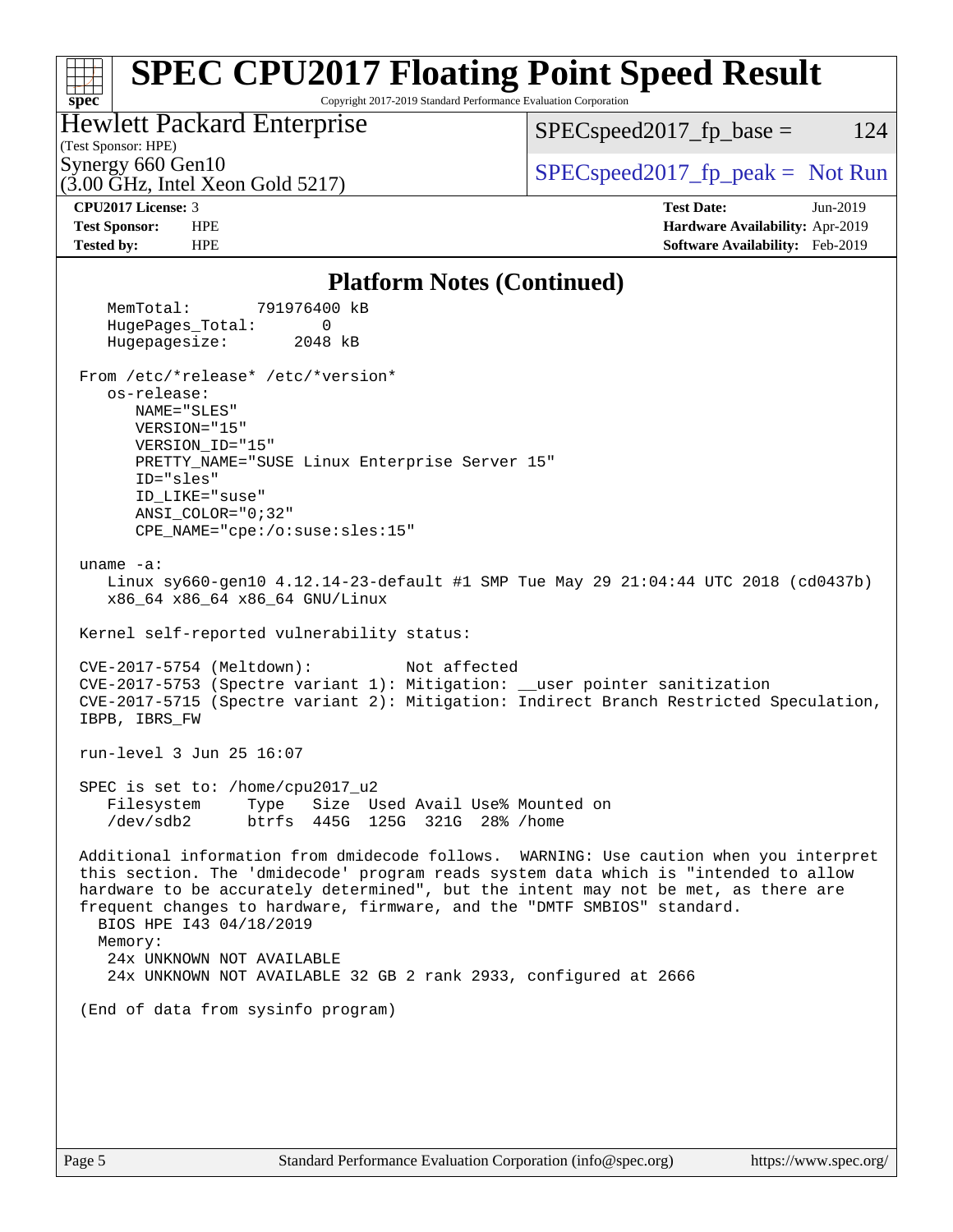Copyright 2017-2019 Standard Performance Evaluation Corporation

# Hewlett Packard Enterprise

 $SPEC speed2017_fp\_base = 124$ 

# (Test Sponsor: HPE)

(3.00 GHz, Intel Xeon Gold 5217)

Synergy 660 Gen10<br>  $SPEC speed2017<sub>rfp</sub> peak = Not Run$ <br>  $SPEC speed2017<sub>rfp</sub> peak = Not Run$ 

**[spec](http://www.spec.org/)**

**[Tested by:](http://www.spec.org/auto/cpu2017/Docs/result-fields.html#Testedby)** HPE **[Software Availability:](http://www.spec.org/auto/cpu2017/Docs/result-fields.html#SoftwareAvailability)** Feb-2019

**[CPU2017 License:](http://www.spec.org/auto/cpu2017/Docs/result-fields.html#CPU2017License)** 3 **[Test Date:](http://www.spec.org/auto/cpu2017/Docs/result-fields.html#TestDate)** Jun-2019 **[Test Sponsor:](http://www.spec.org/auto/cpu2017/Docs/result-fields.html#TestSponsor)** HPE **[Hardware Availability:](http://www.spec.org/auto/cpu2017/Docs/result-fields.html#HardwareAvailability)** Apr-2019

## **[Compiler Version Notes](http://www.spec.org/auto/cpu2017/Docs/result-fields.html#CompilerVersionNotes)**

| $CC$ 619.1bm_s(base) 638.imagick_s(base) 644.nab_s(base)                                                                                                                                 |
|------------------------------------------------------------------------------------------------------------------------------------------------------------------------------------------|
| Intel(R) C Intel(R) 64 Compiler for applications running on Intel(R) 64,<br>Version 19.0.2.187 Build 20190117                                                                            |
| Copyright (C) 1985-2019 Intel Corporation. All rights reserved.                                                                                                                          |
|                                                                                                                                                                                          |
| FC 607.cactuBSSN s(base)                                                                                                                                                                 |
| Intel(R) $C++$ Intel(R) 64 Compiler for applications running on Intel(R) 64,<br>Version 19.0.2.187 Build 20190117                                                                        |
| Copyright (C) 1985-2019 Intel Corporation. All rights reserved.<br>Intel(R) C Intel(R) 64 Compiler for applications running on Intel(R) 64,<br>Version 19.0.2.187 Build 20190117         |
| Copyright (C) 1985-2019 Intel Corporation. All rights reserved.<br>$Intel(R)$ Fortran Intel(R) 64 Compiler for applications running on Intel(R)<br>64, Version 19.0.2.187 Build 20190117 |
| Copyright (C) 1985-2019 Intel Corporation. All rights reserved.                                                                                                                          |
| __________________________                                                                                                                                                               |
| FC 603.bwaves_s(base) 649.fotonik3d_s(base) 654.roms_s(base)                                                                                                                             |
| Intel(R) Fortran Intel(R) 64 Compiler for applications running on Intel(R)<br>64, Version 19.0.2.187 Build 20190117                                                                      |
| Copyright (C) 1985-2019 Intel Corporation. All rights reserved.<br>---------------                                                                                                       |
|                                                                                                                                                                                          |
| CC 621.wrf_s(base) 627.cam4_s(base) 628.pop2_s(base)                                                                                                                                     |
| $Intel(R)$ Fortran Intel(R) 64 Compiler for applications running on Intel(R)<br>64, Version 19.0.2.187 Build 20190117                                                                    |
| Copyright (C) 1985-2019 Intel Corporation. All rights reserved.<br>Intel(R) C Intel(R) 64 Compiler for applications running on Intel(R) 64,<br>Version 19.0.2.187 Build 20190117         |
| Copyright (C) 1985-2019 Intel Corporation. All rights reserved.                                                                                                                          |
|                                                                                                                                                                                          |

# **[Base Compiler Invocation](http://www.spec.org/auto/cpu2017/Docs/result-fields.html#BaseCompilerInvocation)**

[C benchmarks](http://www.spec.org/auto/cpu2017/Docs/result-fields.html#Cbenchmarks):

[icc -m64 -std=c11](http://www.spec.org/cpu2017/results/res2019q3/cpu2017-20190709-16177.flags.html#user_CCbase_intel_icc_64bit_c11_33ee0cdaae7deeeab2a9725423ba97205ce30f63b9926c2519791662299b76a0318f32ddfffdc46587804de3178b4f9328c46fa7c2b0cd779d7a61945c91cd35)

**(Continued on next page)**

Page 6 Standard Performance Evaluation Corporation [\(info@spec.org\)](mailto:info@spec.org) <https://www.spec.org/>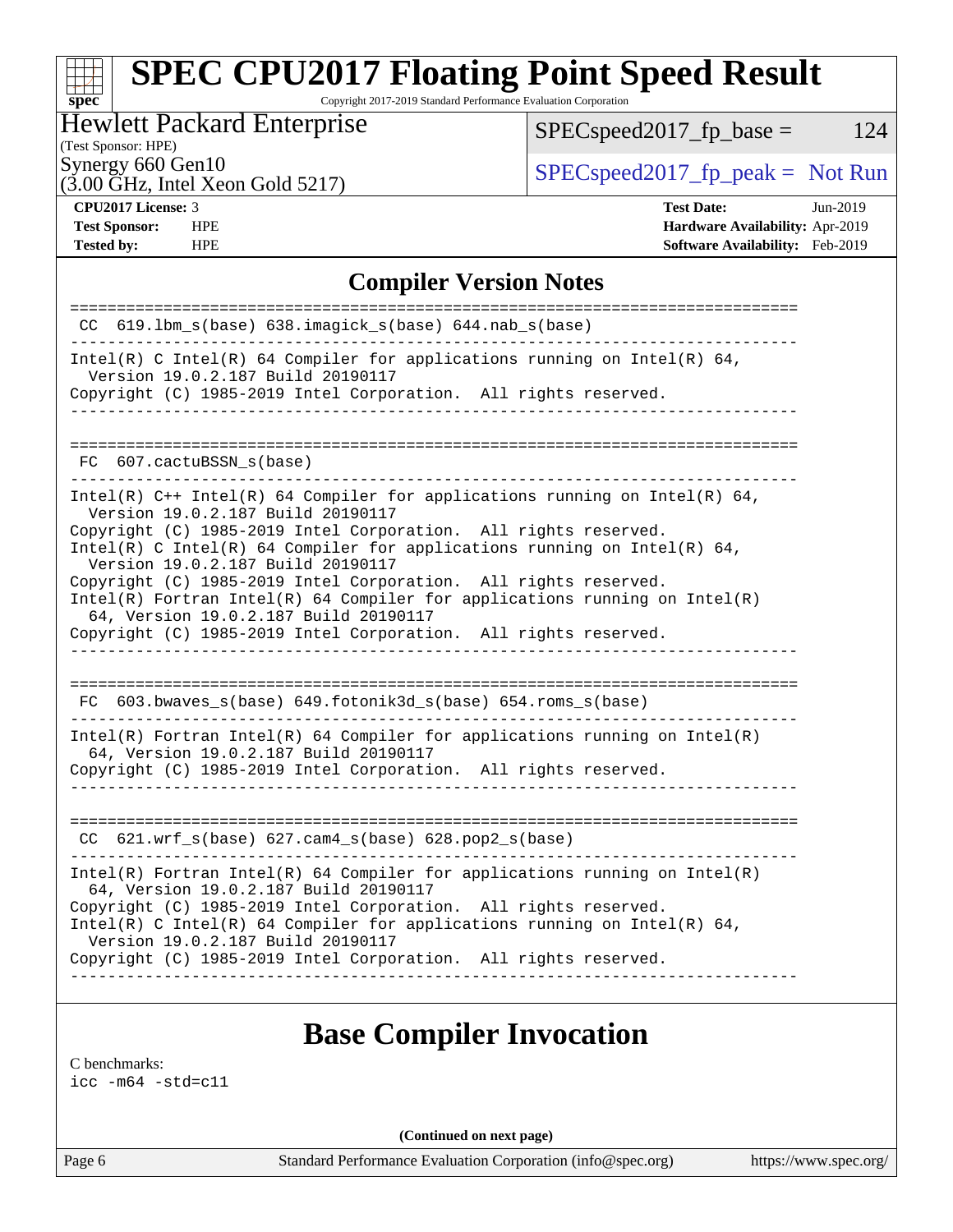# **[spec](http://www.spec.org/)**

# **[SPEC CPU2017 Floating Point Speed Result](http://www.spec.org/auto/cpu2017/Docs/result-fields.html#SPECCPU2017FloatingPointSpeedResult)**

Copyright 2017-2019 Standard Performance Evaluation Corporation

## Hewlett Packard Enterprise

 $SPEC speed2017_fp\_base = 124$ 

(Test Sponsor: HPE)

 $(3.00 \text{ GHz}, \text{Intel Xeon}$  Gold 5217)

Synergy 660 Gen10<br>  $SPEC speed2017<sub>rfp</sub> peak = Not Run$ 

**[CPU2017 License:](http://www.spec.org/auto/cpu2017/Docs/result-fields.html#CPU2017License)** 3 **[Test Date:](http://www.spec.org/auto/cpu2017/Docs/result-fields.html#TestDate)** Jun-2019 **[Test Sponsor:](http://www.spec.org/auto/cpu2017/Docs/result-fields.html#TestSponsor)** HPE **[Hardware Availability:](http://www.spec.org/auto/cpu2017/Docs/result-fields.html#HardwareAvailability)** Apr-2019 **[Tested by:](http://www.spec.org/auto/cpu2017/Docs/result-fields.html#Testedby)** HPE **[Software Availability:](http://www.spec.org/auto/cpu2017/Docs/result-fields.html#SoftwareAvailability)** Feb-2019

# **[Base Compiler Invocation \(Continued\)](http://www.spec.org/auto/cpu2017/Docs/result-fields.html#BaseCompilerInvocation)**

[Fortran benchmarks](http://www.spec.org/auto/cpu2017/Docs/result-fields.html#Fortranbenchmarks):

[ifort -m64](http://www.spec.org/cpu2017/results/res2019q3/cpu2017-20190709-16177.flags.html#user_FCbase_intel_ifort_64bit_24f2bb282fbaeffd6157abe4f878425411749daecae9a33200eee2bee2fe76f3b89351d69a8130dd5949958ce389cf37ff59a95e7a40d588e8d3a57e0c3fd751)

[Benchmarks using both Fortran and C](http://www.spec.org/auto/cpu2017/Docs/result-fields.html#BenchmarksusingbothFortranandC): [ifort -m64](http://www.spec.org/cpu2017/results/res2019q3/cpu2017-20190709-16177.flags.html#user_CC_FCbase_intel_ifort_64bit_24f2bb282fbaeffd6157abe4f878425411749daecae9a33200eee2bee2fe76f3b89351d69a8130dd5949958ce389cf37ff59a95e7a40d588e8d3a57e0c3fd751) [icc -m64 -std=c11](http://www.spec.org/cpu2017/results/res2019q3/cpu2017-20190709-16177.flags.html#user_CC_FCbase_intel_icc_64bit_c11_33ee0cdaae7deeeab2a9725423ba97205ce30f63b9926c2519791662299b76a0318f32ddfffdc46587804de3178b4f9328c46fa7c2b0cd779d7a61945c91cd35)

[Benchmarks using Fortran, C, and C++:](http://www.spec.org/auto/cpu2017/Docs/result-fields.html#BenchmarksusingFortranCandCXX) [icpc -m64](http://www.spec.org/cpu2017/results/res2019q3/cpu2017-20190709-16177.flags.html#user_CC_CXX_FCbase_intel_icpc_64bit_4ecb2543ae3f1412ef961e0650ca070fec7b7afdcd6ed48761b84423119d1bf6bdf5cad15b44d48e7256388bc77273b966e5eb805aefd121eb22e9299b2ec9d9) [icc -m64 -std=c11](http://www.spec.org/cpu2017/results/res2019q3/cpu2017-20190709-16177.flags.html#user_CC_CXX_FCbase_intel_icc_64bit_c11_33ee0cdaae7deeeab2a9725423ba97205ce30f63b9926c2519791662299b76a0318f32ddfffdc46587804de3178b4f9328c46fa7c2b0cd779d7a61945c91cd35) [ifort -m64](http://www.spec.org/cpu2017/results/res2019q3/cpu2017-20190709-16177.flags.html#user_CC_CXX_FCbase_intel_ifort_64bit_24f2bb282fbaeffd6157abe4f878425411749daecae9a33200eee2bee2fe76f3b89351d69a8130dd5949958ce389cf37ff59a95e7a40d588e8d3a57e0c3fd751)

# **[Base Portability Flags](http://www.spec.org/auto/cpu2017/Docs/result-fields.html#BasePortabilityFlags)**

 603.bwaves\_s: [-DSPEC\\_LP64](http://www.spec.org/cpu2017/results/res2019q3/cpu2017-20190709-16177.flags.html#suite_basePORTABILITY603_bwaves_s_DSPEC_LP64) 607.cactuBSSN\_s: [-DSPEC\\_LP64](http://www.spec.org/cpu2017/results/res2019q3/cpu2017-20190709-16177.flags.html#suite_basePORTABILITY607_cactuBSSN_s_DSPEC_LP64) 619.lbm\_s: [-DSPEC\\_LP64](http://www.spec.org/cpu2017/results/res2019q3/cpu2017-20190709-16177.flags.html#suite_basePORTABILITY619_lbm_s_DSPEC_LP64) 621.wrf\_s: [-DSPEC\\_LP64](http://www.spec.org/cpu2017/results/res2019q3/cpu2017-20190709-16177.flags.html#suite_basePORTABILITY621_wrf_s_DSPEC_LP64) [-DSPEC\\_CASE\\_FLAG](http://www.spec.org/cpu2017/results/res2019q3/cpu2017-20190709-16177.flags.html#b621.wrf_s_baseCPORTABILITY_DSPEC_CASE_FLAG) [-convert big\\_endian](http://www.spec.org/cpu2017/results/res2019q3/cpu2017-20190709-16177.flags.html#user_baseFPORTABILITY621_wrf_s_convert_big_endian_c3194028bc08c63ac5d04de18c48ce6d347e4e562e8892b8bdbdc0214820426deb8554edfa529a3fb25a586e65a3d812c835984020483e7e73212c4d31a38223) 627.cam4\_s: [-DSPEC\\_LP64](http://www.spec.org/cpu2017/results/res2019q3/cpu2017-20190709-16177.flags.html#suite_basePORTABILITY627_cam4_s_DSPEC_LP64) [-DSPEC\\_CASE\\_FLAG](http://www.spec.org/cpu2017/results/res2019q3/cpu2017-20190709-16177.flags.html#b627.cam4_s_baseCPORTABILITY_DSPEC_CASE_FLAG) 628.pop2\_s: [-DSPEC\\_LP64](http://www.spec.org/cpu2017/results/res2019q3/cpu2017-20190709-16177.flags.html#suite_basePORTABILITY628_pop2_s_DSPEC_LP64) [-DSPEC\\_CASE\\_FLAG](http://www.spec.org/cpu2017/results/res2019q3/cpu2017-20190709-16177.flags.html#b628.pop2_s_baseCPORTABILITY_DSPEC_CASE_FLAG) [-convert big\\_endian](http://www.spec.org/cpu2017/results/res2019q3/cpu2017-20190709-16177.flags.html#user_baseFPORTABILITY628_pop2_s_convert_big_endian_c3194028bc08c63ac5d04de18c48ce6d347e4e562e8892b8bdbdc0214820426deb8554edfa529a3fb25a586e65a3d812c835984020483e7e73212c4d31a38223) [-assume byterecl](http://www.spec.org/cpu2017/results/res2019q3/cpu2017-20190709-16177.flags.html#user_baseFPORTABILITY628_pop2_s_assume_byterecl_7e47d18b9513cf18525430bbf0f2177aa9bf368bc7a059c09b2c06a34b53bd3447c950d3f8d6c70e3faf3a05c8557d66a5798b567902e8849adc142926523472) 638.imagick\_s: [-DSPEC\\_LP64](http://www.spec.org/cpu2017/results/res2019q3/cpu2017-20190709-16177.flags.html#suite_basePORTABILITY638_imagick_s_DSPEC_LP64) 644.nab\_s: [-DSPEC\\_LP64](http://www.spec.org/cpu2017/results/res2019q3/cpu2017-20190709-16177.flags.html#suite_basePORTABILITY644_nab_s_DSPEC_LP64) 649.fotonik3d\_s: [-DSPEC\\_LP64](http://www.spec.org/cpu2017/results/res2019q3/cpu2017-20190709-16177.flags.html#suite_basePORTABILITY649_fotonik3d_s_DSPEC_LP64) 654.roms\_s: [-DSPEC\\_LP64](http://www.spec.org/cpu2017/results/res2019q3/cpu2017-20190709-16177.flags.html#suite_basePORTABILITY654_roms_s_DSPEC_LP64)

# **[Base Optimization Flags](http://www.spec.org/auto/cpu2017/Docs/result-fields.html#BaseOptimizationFlags)**

[C benchmarks](http://www.spec.org/auto/cpu2017/Docs/result-fields.html#Cbenchmarks):

[-xCORE-AVX512](http://www.spec.org/cpu2017/results/res2019q3/cpu2017-20190709-16177.flags.html#user_CCbase_f-xCORE-AVX512) [-ipo](http://www.spec.org/cpu2017/results/res2019q3/cpu2017-20190709-16177.flags.html#user_CCbase_f-ipo) [-O3](http://www.spec.org/cpu2017/results/res2019q3/cpu2017-20190709-16177.flags.html#user_CCbase_f-O3) [-no-prec-div](http://www.spec.org/cpu2017/results/res2019q3/cpu2017-20190709-16177.flags.html#user_CCbase_f-no-prec-div) [-qopt-prefetch](http://www.spec.org/cpu2017/results/res2019q3/cpu2017-20190709-16177.flags.html#user_CCbase_f-qopt-prefetch) [-ffinite-math-only](http://www.spec.org/cpu2017/results/res2019q3/cpu2017-20190709-16177.flags.html#user_CCbase_f_finite_math_only_cb91587bd2077682c4b38af759c288ed7c732db004271a9512da14a4f8007909a5f1427ecbf1a0fb78ff2a814402c6114ac565ca162485bbcae155b5e4258871) [-qopt-mem-layout-trans=4](http://www.spec.org/cpu2017/results/res2019q3/cpu2017-20190709-16177.flags.html#user_CCbase_f-qopt-mem-layout-trans_fa39e755916c150a61361b7846f310bcdf6f04e385ef281cadf3647acec3f0ae266d1a1d22d972a7087a248fd4e6ca390a3634700869573d231a252c784941a8) [-qopenmp](http://www.spec.org/cpu2017/results/res2019q3/cpu2017-20190709-16177.flags.html#user_CCbase_qopenmp_16be0c44f24f464004c6784a7acb94aca937f053568ce72f94b139a11c7c168634a55f6653758ddd83bcf7b8463e8028bb0b48b77bcddc6b78d5d95bb1df2967) [-DSPEC\\_OPENMP](http://www.spec.org/cpu2017/results/res2019q3/cpu2017-20190709-16177.flags.html#suite_CCbase_DSPEC_OPENMP) [-qopt-prefetch-issue-excl-hint](http://www.spec.org/cpu2017/results/res2019q3/cpu2017-20190709-16177.flags.html#user_CCbase_f-qopt-prefetch-issue-excl-hint) [-ansi-alias](http://www.spec.org/cpu2017/results/res2019q3/cpu2017-20190709-16177.flags.html#user_CCbase_f-ansi-alias) [-complex-limited-range](http://www.spec.org/cpu2017/results/res2019q3/cpu2017-20190709-16177.flags.html#user_CCbase_f-complex-limited-range)

#### [Fortran benchmarks](http://www.spec.org/auto/cpu2017/Docs/result-fields.html#Fortranbenchmarks):

[-DSPEC\\_OPENMP](http://www.spec.org/cpu2017/results/res2019q3/cpu2017-20190709-16177.flags.html#suite_FCbase_DSPEC_OPENMP) [-xCORE-AVX512](http://www.spec.org/cpu2017/results/res2019q3/cpu2017-20190709-16177.flags.html#user_FCbase_f-xCORE-AVX512) [-ipo](http://www.spec.org/cpu2017/results/res2019q3/cpu2017-20190709-16177.flags.html#user_FCbase_f-ipo) [-O3](http://www.spec.org/cpu2017/results/res2019q3/cpu2017-20190709-16177.flags.html#user_FCbase_f-O3) [-no-prec-div](http://www.spec.org/cpu2017/results/res2019q3/cpu2017-20190709-16177.flags.html#user_FCbase_f-no-prec-div) [-qopt-prefetch](http://www.spec.org/cpu2017/results/res2019q3/cpu2017-20190709-16177.flags.html#user_FCbase_f-qopt-prefetch) [-ffinite-math-only](http://www.spec.org/cpu2017/results/res2019q3/cpu2017-20190709-16177.flags.html#user_FCbase_f_finite_math_only_cb91587bd2077682c4b38af759c288ed7c732db004271a9512da14a4f8007909a5f1427ecbf1a0fb78ff2a814402c6114ac565ca162485bbcae155b5e4258871) [-qopt-mem-layout-trans=4](http://www.spec.org/cpu2017/results/res2019q3/cpu2017-20190709-16177.flags.html#user_FCbase_f-qopt-mem-layout-trans_fa39e755916c150a61361b7846f310bcdf6f04e385ef281cadf3647acec3f0ae266d1a1d22d972a7087a248fd4e6ca390a3634700869573d231a252c784941a8) [-qopenmp](http://www.spec.org/cpu2017/results/res2019q3/cpu2017-20190709-16177.flags.html#user_FCbase_qopenmp_16be0c44f24f464004c6784a7acb94aca937f053568ce72f94b139a11c7c168634a55f6653758ddd83bcf7b8463e8028bb0b48b77bcddc6b78d5d95bb1df2967) [-qopt-prefetch-issue-excl-hint](http://www.spec.org/cpu2017/results/res2019q3/cpu2017-20190709-16177.flags.html#user_FCbase_f-qopt-prefetch-issue-excl-hint) [-ansi-alias](http://www.spec.org/cpu2017/results/res2019q3/cpu2017-20190709-16177.flags.html#user_FCbase_f-ansi-alias) [-complex-limited-range](http://www.spec.org/cpu2017/results/res2019q3/cpu2017-20190709-16177.flags.html#user_FCbase_f-complex-limited-range) [-nostandard-realloc-lhs](http://www.spec.org/cpu2017/results/res2019q3/cpu2017-20190709-16177.flags.html#user_FCbase_f_2003_std_realloc_82b4557e90729c0f113870c07e44d33d6f5a304b4f63d4c15d2d0f1fab99f5daaed73bdb9275d9ae411527f28b936061aa8b9c8f2d63842963b95c9dd6426b8a)

[Benchmarks using both Fortran and C](http://www.spec.org/auto/cpu2017/Docs/result-fields.html#BenchmarksusingbothFortranandC):

```
-xCORE-AVX512 -ipo -O3 -no-prec-div -qopt-prefetch
-ffinite-math-only -qopt-mem-layout-trans=4 -qopenmp -DSPEC_OPENMP
-qopt-prefetch-issue-excl-hint -ansi-alias -complex-limited-range
-nostandard-realloc-lhs
```
**(Continued on next page)**